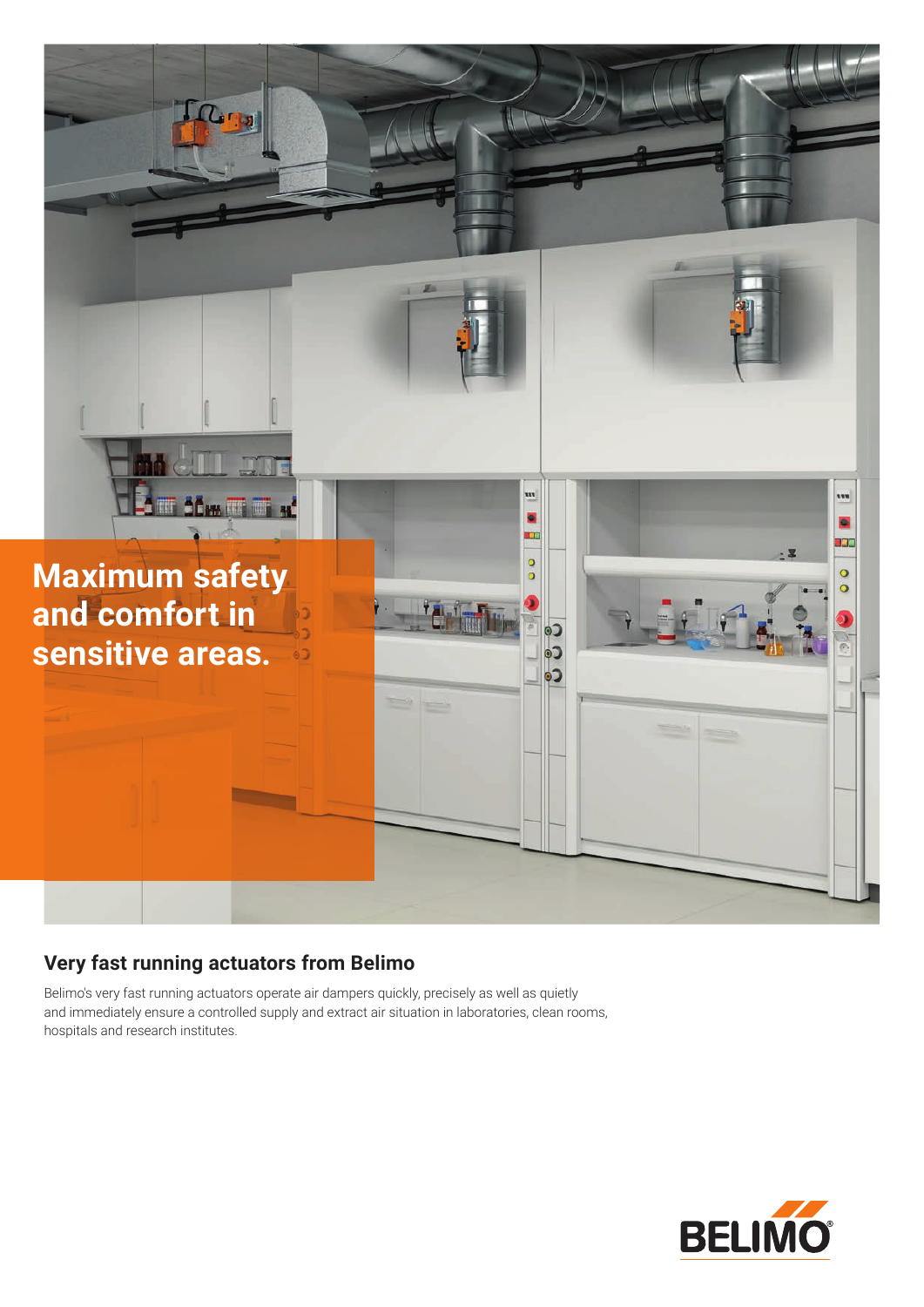## **Fast, precise and low-noise control.**

## **Maximum safety in sensitive areas**

### **Demand-driven extract air control for fume hoods**

In the case of fume hoods, the very fast running actuators play an important role and guarantee correct operation along with a high level of working comfort in situations of demand-driven extract air control.

Very often, the control of the volumetric flow of extract air in fume hoods depends on the position of the front slide. This is namely the case when it is crucial that dangerous gases are extracted as quickly and safely as possible when the front slide is opened.

Belimo very fast running actuators make a reliable contribution in this safety system and position the extract air damper quickly, precisely and quietly in accordance with the setpoint specification.

### **Volumetric flow and pressure control in sensitive areas**

For both volumetric flow control and room pressure control in sensitive areas, the very fast running actuators (..Q24A-VST) together with the VRU controller ensure a controlled situation for supply and extract air.

The modular design of the VAV-Universal product range with integrated Δp sensor enables the ideal combination of controller and damper motorisation for each variable air volume, duct pressure and room pressure application.

The damper actuator range for the VRU controller with plug-andplay function, supports very fast running actuators with or without fail-safe.



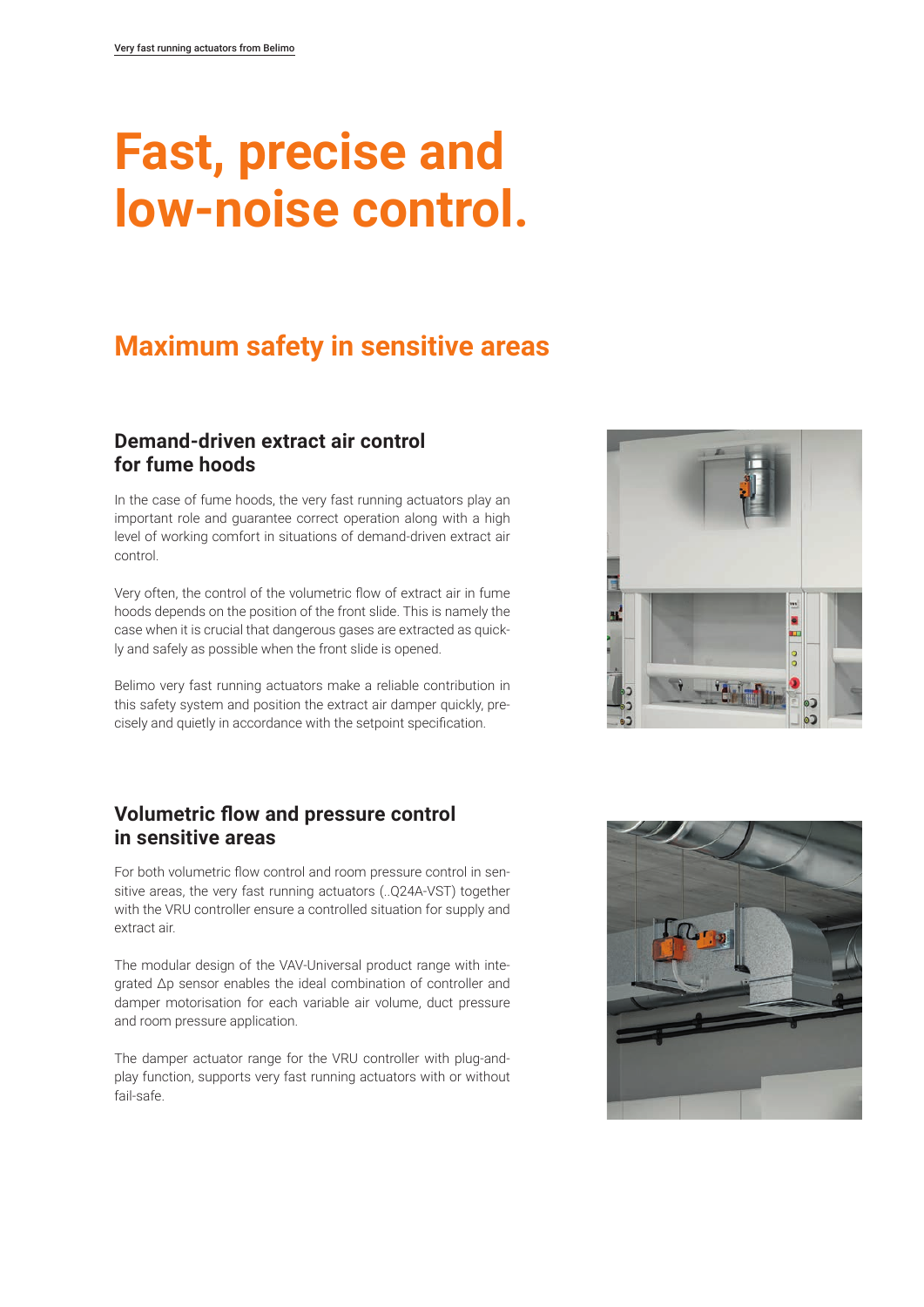## **Turn, push, pull quickly and reliably.**

## **Longevity guaranteed**

### **Very fast running actuators from Belimo can be used in a variety of applications**

Other areas of application for the very fast running actuators are heating and chilling circuits, industrial extraction systems as well as painting and welding systems.

In these applications, they quickly and reliably position the control elements to meet critical system requirements.

#### **Large selection of durable actuators with minimal energy consumption**

The Belimo very fast running actuators are available as rotary or linear actuators with open/close or modulating control.

Parametrisable types enable optimisation of the running time, torque, operating range and position feedback for the respective application. Cables, form fits and shaft clamps can be individually adapted upon request.

Robust brushless motors, gear and housings guarantee a long service life – even under the harshest conditions.

The automatic current reduction at standstill and the mechanical inhibiting torque lock also reduce energy consumption to a minimum.